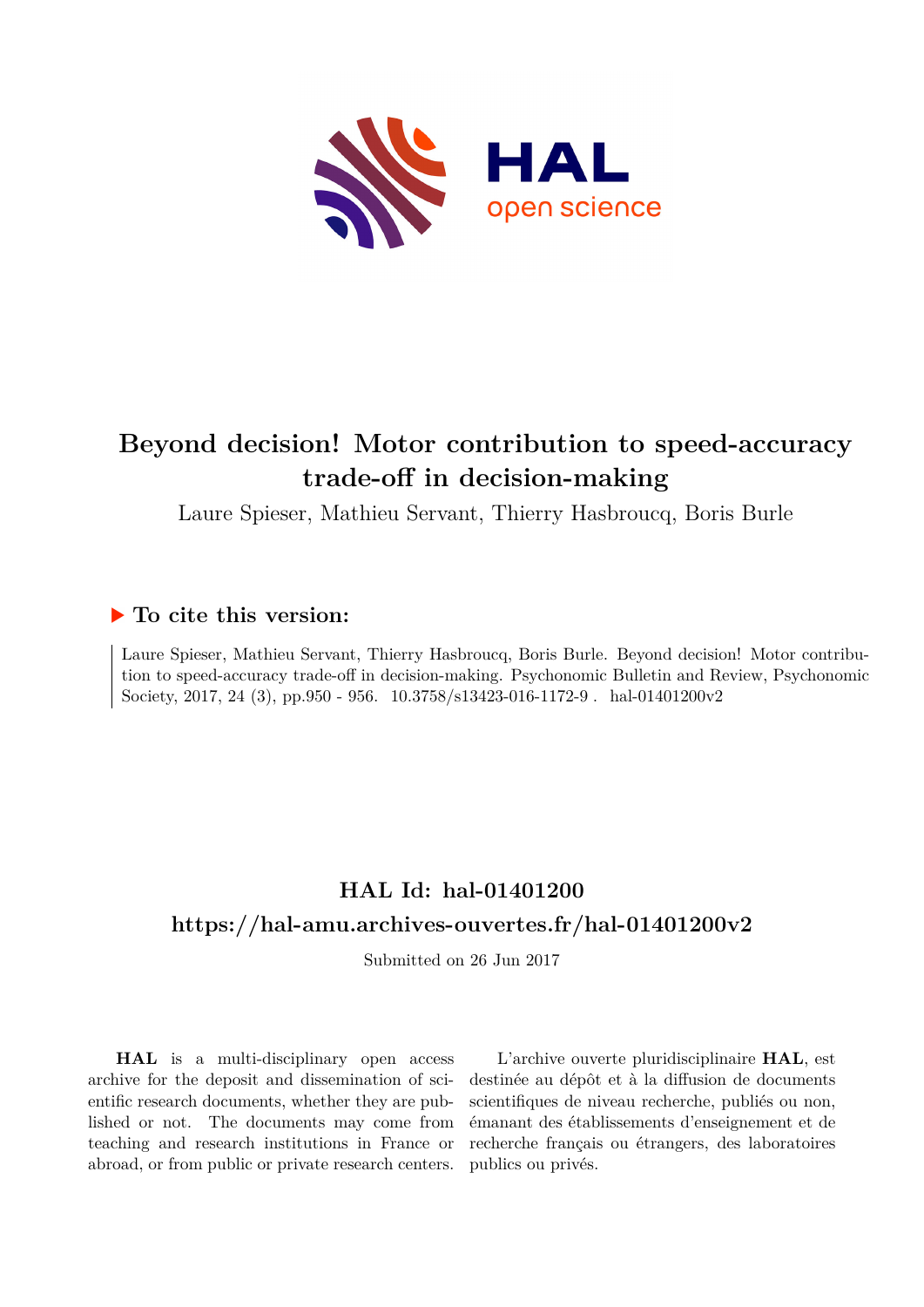BRIEF REPORT

Laure Spieser · Mathieu Servant · Thierry Hasbroucq · Borís Burle

# Beyond decision! Motor contribution to speed-accuracy trade-off in decision making

 $\odot$ The authors, 2017

Abstract Both in real life and experimental settings, increasing response speed typically leads to more errorprone actions. Processes underlying such a "speedaccuracy trade-off" (SAT) are usually assumed to be purely decisional: cautiousness would be determined only by the amount of sensory evidence required to select a response. The present data challenges this largely accepted view, by directly showing that motor processes are speeded up under time pressure. In a choice reaction time task where emphasis was put either on response speed or accuracy, motor processes were investigated through the analysis of muscular activity related to response execution. When response speed was emphasized, the time between electromyographic onset and behavioral response (motor time) was also speeded up (contributing for more than 20 % of the total effect on global reaction time). This speeded execution (likely due to a more efficient motor command) may also explain why participants are less able to interrupt incorrect response execution once started (Burle et al 2014), leading to more overt errors. Pointing to a speed-accuracy exchange within motor processes themselves, the present results call for a re-evaluation of widely accepted assumptions about SAT, and more generally, decision-making processes. They are discussed in the context of recent extensions of the drift diffusion model framework, questioning the strict separation between decisional and motor processes.

Keywords Decision-making · Speedaccuracy trade-off · Electrophysiology

L. Spieser · M. Servant · T. Hasbroucq Aix-Marseille Université, CNRS, LNC UMR 7291

B. Burle

#### Introduction

In everyday life, the accuracy of a decision largely depends on its speed: fast decisions tend to be less accurate than slower more thoughtful ones (Heitz 2014). Such a "speed-accuracy trade-off" (SAT) is pervasive, being present in a wide range of species, from drosophila (Das-Gupta et al 2014) to humans and in virtually all cognitive abilities (see Heitz 2014, for an overview). Understanding how displacements along the speed-accuracy tradeoff are achieved is of major importance for the comprehension of decision-making processes, and information processing in general. Lately, SAT has received a regain of interest thanks to monkey neurophysiology data in relation to sequential sampling models, conceptualizing decision making as an accumulation of evidence in favor of competing alternatives (Brunton et al 2013; Heitz and Schall 2012; Ratcliff and Smith 2004): A decision is made as soon as the amount of evidence accumulated for one of the alternatives has reached a decision threshold (Ratcliff and Smith 2004). Varying the distance between accumulation starting point and decision threshold naturally accounts for SAT: a high decision threshold requires more evidence and hence leads to slow but more accurate responses, while a low decision threshold results in premature, more error-prone responses. This led to the widely accepted view that SAT affects only decision processes, and spares more perceptual and motor stages (Ratcliff and Rouder 1998; Reddi and Carpenter 2000; Bogacz et al 2009). This point of view was further reinforced by several fMRI studies (Ivanoff et al 2008; Forstmann et al 2008; van Veen et al 2008) reporting that instructions to emphasize response speed led to an increased BOLD activity of cortical areas associated with decision processes (such as the pre-Supplementary Motor Area), but not of sensory or primary motor areas.

Recently, however, single cell recordings in monkeys showed that the rate of accumulation, as indexed by neuronal mean firing rate, is also affected by SAT (Heitz and Schall 2012; Hanks et al 2014), casting doubt on a pure

This is the author's (postprint) version of the article accepted for publication in  $P$ *sychonomics Bulletin & Review*, (2017) 24:950-956.

Aix-Marseille Université, CNRS, LNC UMR 7291, Tel.: +33-413 550 940, Fax: +33-413 550 958, E-mail: boris.burle@univamu.fr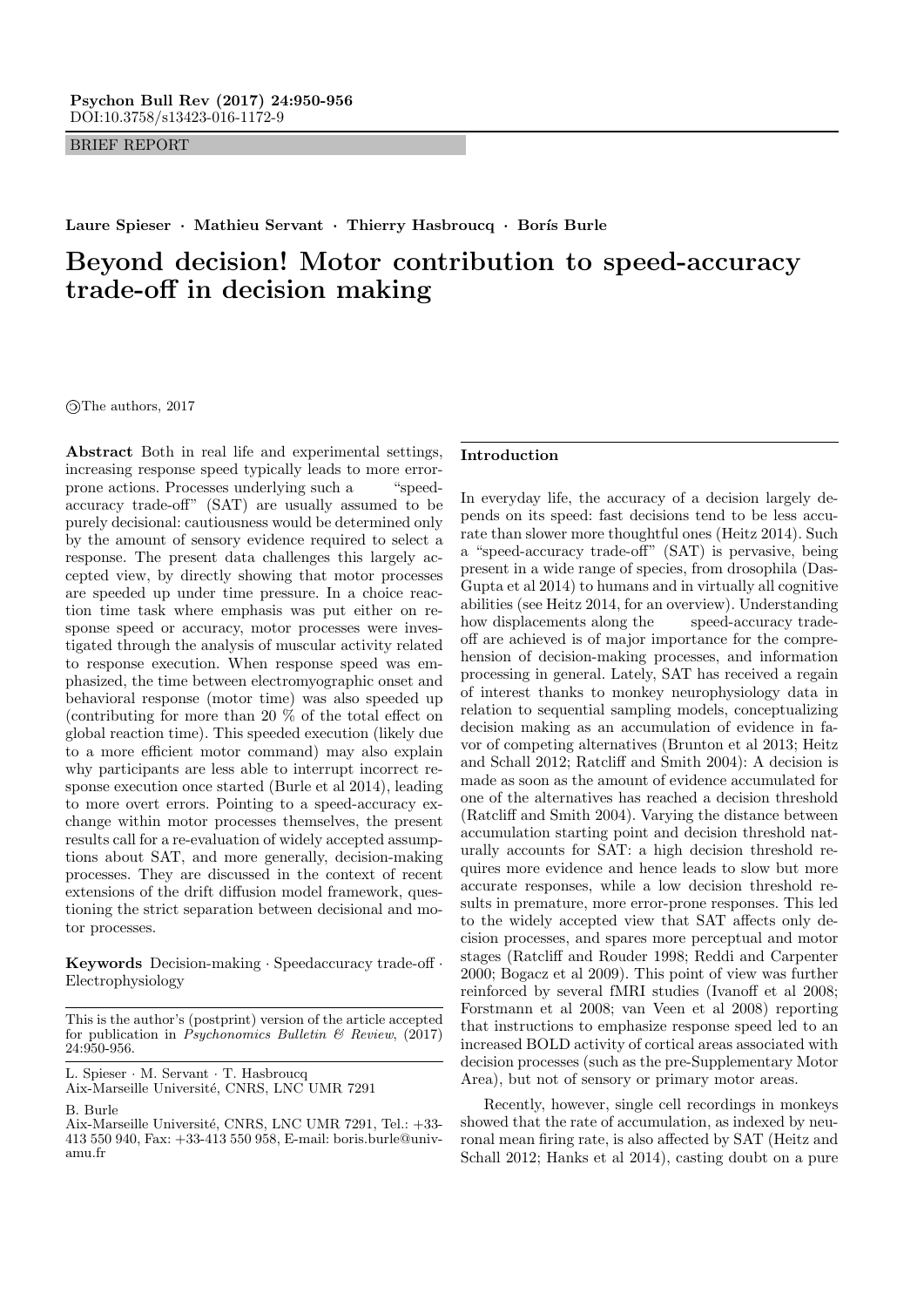decision-threshold effect. Furthermore, some recent modeling studies in humans have reported that the duration of non-decision processes (represented by  $Ter$  parameter in accumulator models) sometimes needs to vary to account for the differences observed between speed and accuracy conditions (Zhang and Rowe 2014; Mulder et al 2013; Dambacher and Hübner 2015; White et al 2011, see also Voss et al 2004 for a former study), suggesting a contribution of non-decision processes to SAT. However, as Ter models the compound duration of both pre- and post-decisional processes, it is impossible to determine whether sensory, motor or both processes are affected.

Few (older) studies suggested a motor locus of SAT effects. For example, it has been shown that response force is stronger when speed is emphasized (Jakowski et al 1994, 2000). At the cortical level, the responselocked lateralized readiness potential (LRP<sup>1</sup>) has been reported to be shorter under speed stress (Osman et al 2000; Rinkenauer et al 2004). This suggests that activity of primary motor cortices (M1s) is shorter in speed conditions, which has been interpreted as an impact of SAT on the duration of post-decisional processes. Such an interpretation however holds only under the assumption that M1 activation starts after decision stages have ended. This view has recently been questioned by several authors arguing that part of the decision to act is performed within the structures involved in the action execution, namely the motor structures (M1s: Donner et al 2009; O'Connell et al 2012; Kelly and O'Connell 2103; Frontal eye fields FEFs: Gold and Shadlen 2000; Purcell et al 2010, 2012, for examples).

If, at least part of the decision to act is performed within M1, the onset of response-locked LRP does not correspond to the post-decisional stage, but actually to the beginning of the action decision making process in M1. In such a case, a SAT effect on response-locked LRP is not an argument for a motoric effect.

To clarify this point, we investigated the impact of time pressure on neurophysiological measures that unambiguously index the motor component of the reaction process. To do so, we fractioned reaction time of each trial into two sub-intervals (Burle et al 2002) based on the responding muscles' electromyographic (EMG) activity: premotor time (PMT), from stimulus presentation until response-related EMG onset, and motor time (MT), from EMG onset to mechanical response (Figure  $1)$ .

The MT provides a direct measure of the duration of execution processes, and has the advantage to be measurable on a trial–by–trial basis. As such, it does not suffer the distortions induced by averaging and has previously

proved to be efficient to reveal modulations of late motor processes (see e.g. (Possamaï et al 2002; Burle et al 2002; Hasbroucq et al 1995; Tandonnet et al 2003)). To further characterize potential SAT effects on motor processes, we also examined the shape of the response EMG burst. We analyzed both the surface under the EMG burst and the slope of mean EMG profiles, respectively linked to the strength and the efficiency of the motor command.

# Method

#### Participants

Sixteen participants (5 women, 11 men, ages 18-50) participated in this experiment. The necessary number of participants had to be a multiple of 8 (see below for counterbalancing), and was set to 16 in the current study. All participants had normal (or corrected to normal) vision, and gave their informed consent.

# Apparatus

The participants were seated in a dark room, facing a panel made of 5 digit presentation devices (model LTS- $3401LP$  LITE ON, rise onset time  $\lt 1$  ms) composed of seven-segment Light-Emitting Diodes on which the response signals (the letters "H" or "S") were presented. The whole display was contained in a  $1.4^{\circ}$  visual angle. The responses were given by thumb key-presses of the right or the left hand on response micro-switch located under each response button. The electromyographic activity of the flexor pollicis brevis of both hands was recorded with two electrodes placed 2 cm apart on the thenar eminences. This activity was amplified, filtered (low/high frequency cut-off at 10 Hz/1kHz), and digitized on-line (A/D rate 2 kHz). The EMG signal was continuously monitored by the experimenter in order to avoid any background activity that could prevent reliable detection of EMG onset. If the signal became noisy, the experimenter immediately asked the participant to relax his/her muscles. In the end, less than 2 % of trials were too noisy for proper EMG detection and were excluded from analyses.

# Procedure

The central digit presentation device (the target) displayed the response signal ("H" or "S"). The four other devices, flanking the target, were distractors (Eriksen and Eriksen 1974). Distractors were either a replication of the target ("HHHHH" or "SSSSS", compatible trials) or a replication of the alternative response signal ("HHSHH" or "SSHSS", incompatible trials). The four

 $1$  LRP is obtained by subtracting the mean EEG signal obtained on electrodes ipsilateral to a unimanual response from the mean signal obtained on electrodes contralateral to the response. Representing the difference of activity between the two motor cortices, it is classically considered as an index of motor preparation.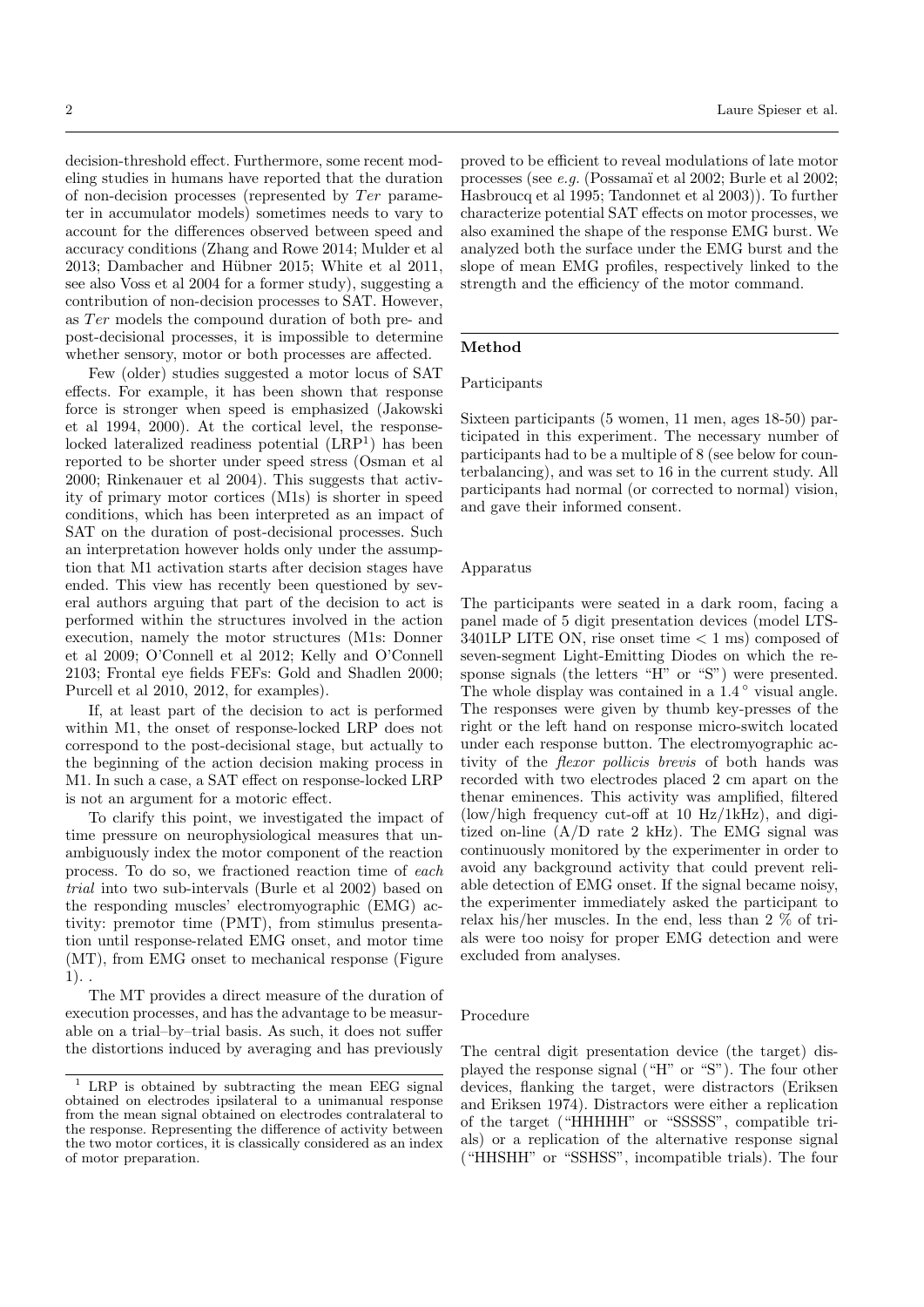types of stimuli were equiprobable, and the first-order sequential effects for the trial-to-trial transition were balanced. In tasks like this, faster and more accurate responses are commonly observed in compatible compared to incompatible trials (see e.g. Kornblum et al 1990, for a review).

Each participant took part in two experimental sessions that comprised 10 blocks of 64 trials. In each session the participants were either asked to respond very accurately, (with the cost of reaction time lengthening, "ACC" instruction) or to respond very fast (with the cost of more errors, "SPD" instruction). SAT was thus manipulated solely by verbal instruction.

Half of the participants received the ACC instruction during the first session, whereas the other half received the SPD instruction during the first session. In each subgroup, the mapping between the target letters and the buttons was counterbalanced across participants.

# Evaluation of Motor processes

# Reaction time fractionating

EMG traces were inspected visually and the EMG onsets were hand-scored (human pattern recognition, although more time consuming, is superior to automated algorithms, Staude 2001). It should be emphasized that the experimenter was unaware of the type of trial he was looking at<sup>2</sup>. In some trials, several EMG bursts are visible (see Burle et al 2002, 2014 for a more detailed description of EMG trial types). In the present study, we focused on correct trials showing only the EMG burst related to the correct response  $(i.e.,$  "pure-correct" trials). Based on EMG onsets, the reaction time (RT) of each pure-correct trial was fractioned into premotor time (PMT), corresponding to the interval between stimulus occurrence and EMG onset and motor time (MT), the time between the EMG onset and the response (see Figure 1). We then analyzed the effect of speed instructions and trial compatibility, both known to impact global RT, on each of the motor and premotor time intervals.

#### EMG signal analysis

The impact of speed instruction on the shape of the EMG burst was investigated through the analysis of both the



Fig. 1 EMG signal recorded during an individual trial as a function of time (stimulus occurs at time 0), for both the correct response hand (top), and the incorrect response hand (bottom). In each trial, premotor time is defined as the time interval between stimulus occurrence and EMG burst onset, and motor time is defined as the interval between EMG onset and response occurrence.

surface under the EMG burst and the rising slope. For each participant and each experimental condition, individual EMG activities were rectified and averaged, time locked to the EMG onset. Based on mean profiles, burst surface was determined as the surface under EMG burst in a window from EMG onset to 100 ms after (covering a large part of the EMG burst for all participants). The slope of the rising flank of the burst was estimated through a linear regression computed on a window from 0 to 30 ms after EMG onset.

#### Results

All statistical analyses were performed by means of repeated-measures canonical analyses of variance (ANOVA), with partial eta-squared statistics  $(\eta_p^2)$  reported as a measure of effect size. Percentages of errors were arcsine transformed (Winer 1971) before being submitted to ANOVAs. For the critical results (related to potential motoric effects of SAT), these frequentist analyses were complemented by Bayesian ANOVAs using Jasp (Love et al 2015). Such Bayesian ANOVAs provide the so-called "Bayes factor" (BF) which describes the relative probability of data under competing statistical models (for example the presence or absence of an effect, see Rouder et al  $2012^3$ .

<sup>2</sup> The experimenter saw the two EMG traces plotted on a computer screen, along with two vertical lines indicating the moment of the stimulus and of the response. However, no indication of the nature of the trial – *i.e.* no stimulus code was provided. Besides, we also ran a fully automatic EMG onset detection, using the "EMGOnsetDetection" solution of BrainVisionAnalyser 2 (default values in the software). Although the algorithm largely over-estimated MT and inflated the within participant MT variance, because of mis-detection of the true onset, the main results were replicated, that is an effect of SAT, but not of compatibility, on MT.

 $3$  The BF can be reported as evidence for the H1 hypothesis, and will hence be noted  $BF_{10}$ , or as evidence in favor of the null hypothesis  $H0$ . In this case, it will be noted as  $BF_{01}$ .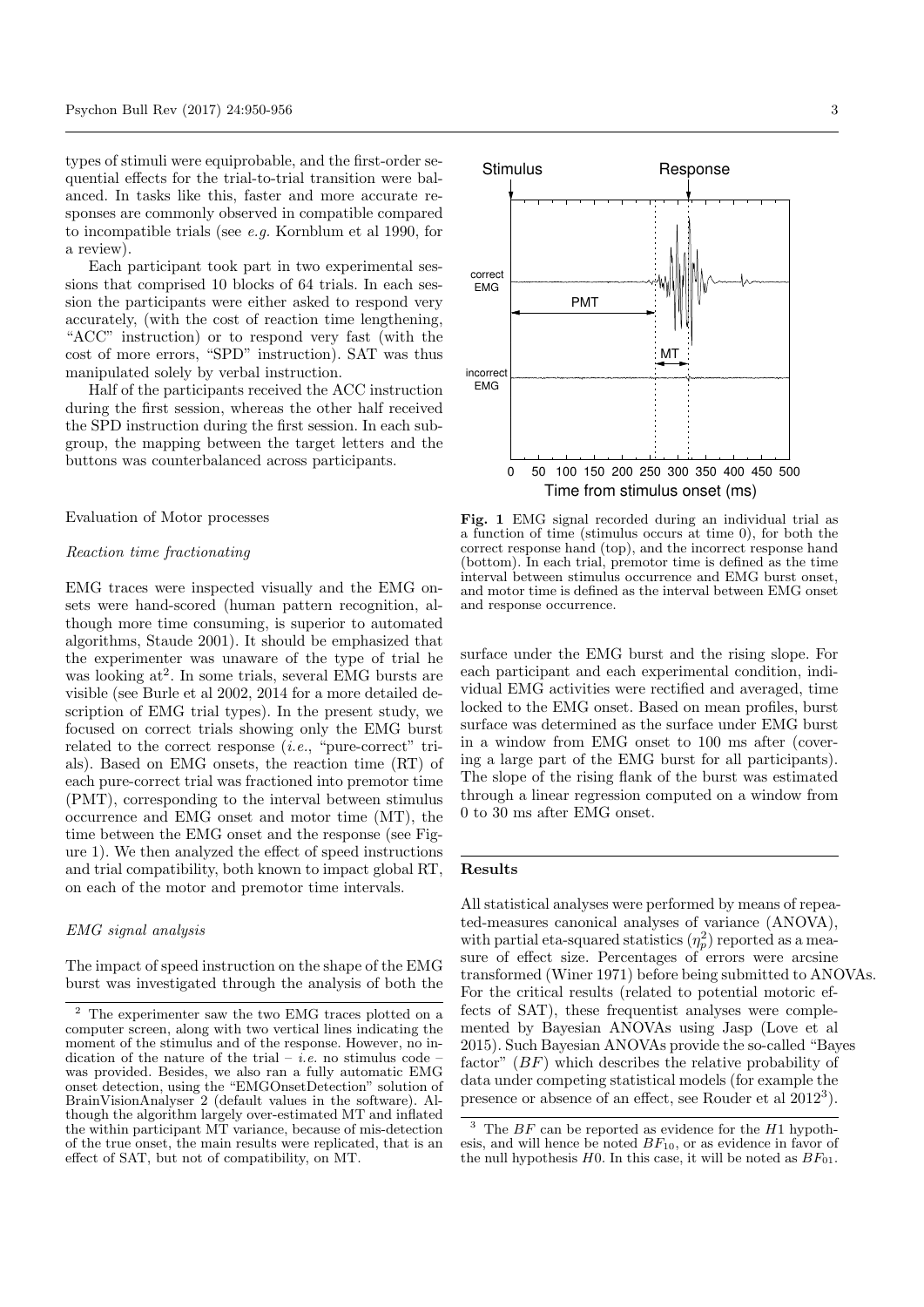For all analyses, the participant was treated as random effect.

# Overall performance and premotor processes

We first report overall performance, without reference to EMG data, for sake of comparison with what is usually reported. Overall mean RT and percentages of errors in each condition are shown in Table 1. As expected, SPD instruction resulted in shorter RTs  $(F(1, 15) = 33.35, p <$  $.001, \eta_p^2 = .69$ ) and higher error rates  $(F(1, 15) = 27.03,$  $p \ll .001, \eta_p^2 = .64$  compared to ACC instruction. A compatibility effect was also observed, with faster RTs  $(F(1, 15) = 71.42, p < .001, \eta_p^2 = .83)$  and fewer errors  $(F(1, 15) = 178.5, p < .001, \eta_p^2 = .92)$  in compatible than in incompatible trials. The interaction between the factors instruction and compatibility was not statistically significant for both RTs  $(F(1, 15) = 2.47, p = .14, \eta_p^2 = )$ .14) and error rates  $(F(1, 15) < 1, p = .79, \eta_p^2 = .005)$ .

Restricting the analysis to pure-correct trials reveals essentially the same pattern, with SAT and compatibility effects still significant on RT (respectively  $F(1, 15) =$  $38.23, p \lt 0.001, \eta_p^2 = .72 \text{ and } F(1, 15) = 25.11, p \lt 0.001$  $.001, \eta_p^2 = .63$ . The interaction proved significant in this case  $(F(1, 15) = 13.84, p < .05, \eta_p^2 = .48)$ , with the compatibility effect being larger under ACC instruction than under SPD instruction, although still significant in each condition (ACC: 21 ms;  $F(1, 15) = 30.80, p <$  $.001, \eta_p^2 = .67$ ; SPD: 9 ms;  $F(1, 15) = 9.67, p < .05, \eta_p^2 =$ .39). Pure-correct premotor times (Table 1) showed the same pattern, being shorter under SPD than ACC instruction  $(F(1, 15) = 39.38, p < .001, \eta_p^2 = .72)$ , and shorter in compatible compared to incompatible trials  $(F(1, 15) = 22.11, p < .001, \eta_p^2 = .60)$ . Again, a compatibility effect was present for the two instructions (ACC: 21 ms;  $F(1, 15) = 31.82, p < .001, \eta_p^2 = .68$ ); SPD: 8 ms;  $F(1, 15) = 6.23, p < .05, \eta_p^2 = .29$ , but was stronger in ACC condition  $(F(1, 15) = 17.11, p < .001, \eta_p^2 = .53)$ .

## Evaluation of motor processes

To investigate the impact of SAT modulations on motor processes, we first compared MT duration between the two speed instructions, and then extracted and compared the surface, as well as the rising slope of the EMG bursts.

# Motor time

MTs for the different conditions are presented in Table 1. MTs were affected by speed instruction: they were 23 ms shorter under SPD than under ACC instruction  $(F(1, 15) = 14.13, p < .01, \eta_p^2 = .49)$ . Compared to an

| Overall performance                    |                   |            |                  |            |
|----------------------------------------|-------------------|------------|------------------|------------|
|                                        | $RT$ (ms)         |            | Errors<br>$(\%)$ |            |
|                                        | $_{\mathrm{ACC}}$ | <b>SPD</b> | ACC              | <b>SPD</b> |
| compatible                             | 547               | 440        | 5.0              | 22.7       |
| incompatible                           | 579               | 466        | 11.6             | 36.5       |
| RT fractionating (pure-correct trials) |                   |            |                  |            |
|                                        | $PMT$ (ms)        |            | $MT$ (ms)        |            |
|                                        |                   |            |                  |            |
|                                        | $_{\mathrm{ACC}}$ | <b>SPD</b> | ACC              | <b>SPD</b> |
| compatible                             | 325               | 261        | 106              | 82         |
| incompatible                           | 346               | 267        | 106              | 84         |

Table 1 Top: Mean reaction times (RT) and percentages of errors for both ACC and SPD instructions, in compatible and incompatible trials. Bottom: Mean premotor times (PMT) and motor times (MT) for pure-correct trials under ACC and SPD instructions, in compatible and incompatible trials.

effect of about 110 ms on the whole RT, the effect on MT hence accounts for more than 20% of the overall SAT effect.

Trial compatibility, on the other hand, had a very small numerical effect on  $MT$   $(< 1ms)$ , yet marginally significant  $(F(1, 15) = 3.32, p = .09, \eta_p^2 = .18)$ . No interaction between speed instruction and compatibility was found  $(F(1, 15) = 1.43, p = 0.25, \eta_p^2 = .09)$ . Bayesian analyses confirmed the SAT effect on MT: the Bayes Factor  $(BF)$  in favor of an effect of SAT was very high  $(BF_{10} = 247438)$ , while it tends to favor the absence of compatibility effect on MT, although the evidence is not very strong  $(BF_{01} = 3.7)$ . Hence, speed instruction had a clear impact on the duration of motor processes, while compatibility only had a small numerical effect, the BF suggesting a slight evidence against an effect (according to current scales for interpreting  $BF$ , see e.g. Jeffreys 1961). This contrasts with modulations of the duration of premotor processes, which were impacted by both speed instruction and compatibility.

As a SAT effect is present on both PMT and MT, we also evaluated the inter-participant correlation of the effects. This correlation was significant for both compatibility conditions ( $r_{14} = .78, p < .001$  and  $r_{14} = .66,$  $p < .01$ , for compatible and incompatible, respectively, see left panel of Figure 2). However, as indicated by the color code, this correlation between effects is largely driven by the overall RT of the participants.

# EMG burst analysis

Mean EMG bursts obtained under each speed instruction are presented in Figure 2 (right panel), for both compatible and incompatible trials. EMG traces clearly show that muscular activity is mainly affected by speed instruction, and not by compatibility. This was confirmed by statistical analyses showing that EMG surface was larger  $(F(1, 15) = 9.56, p < .01, \eta_p^2 = .39, BF_{10} = 5840),$ and burst rising slope was steeper  $(F(1, 15) = 15.60, p <$  $.01, \eta_p^2 = .51, BF_{10} = 180018$  under SPD compared to ACC instruction.

Importantly, the two are related, since  $BF_{10} = \frac{1}{BF_{01}}$ . Using this notation allows to always provide BF superior to 1.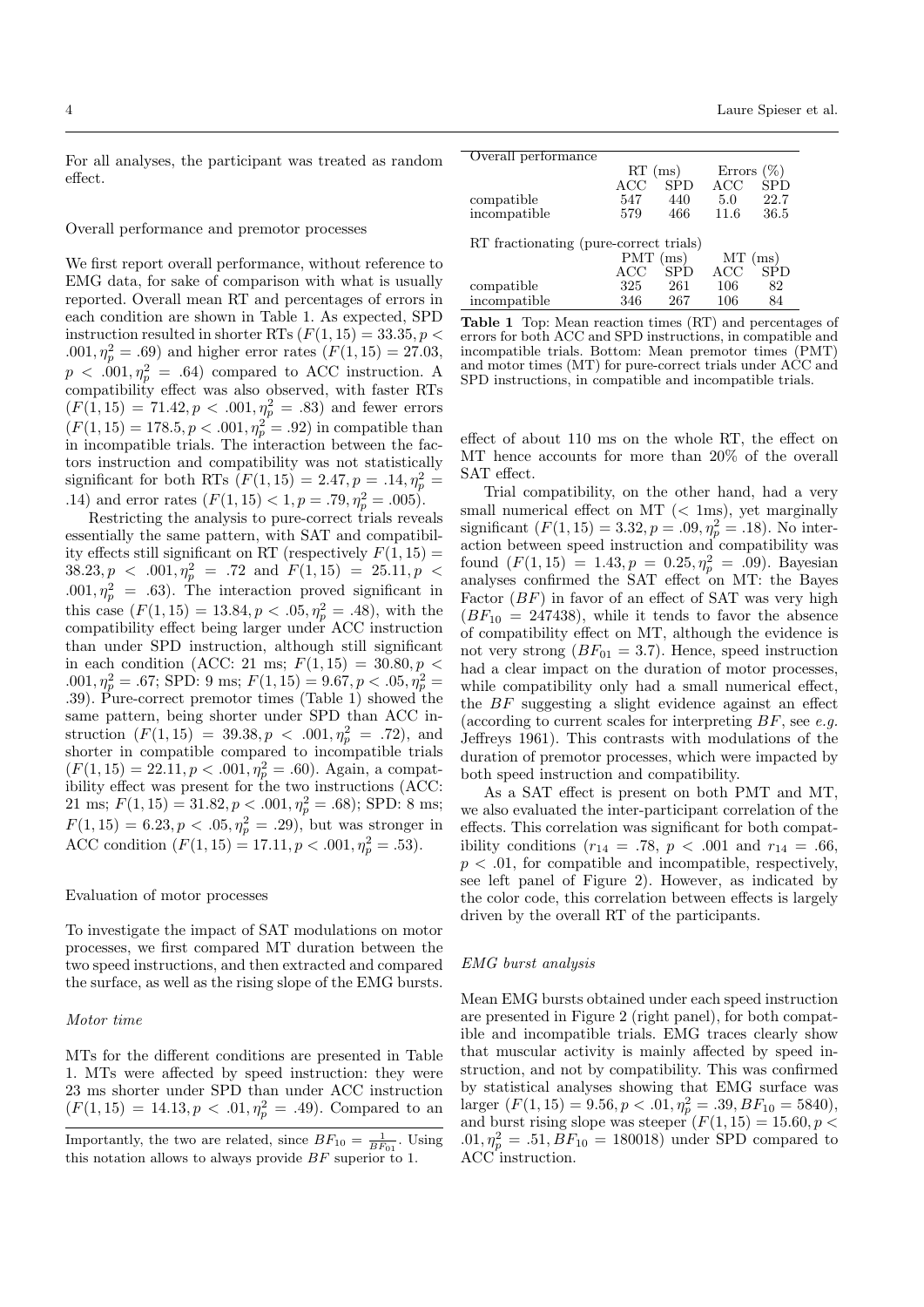

Fig. 2 Left: SAT effect on MT as a function of the SAT effect on PMT for all participants, for both compatible (filled circles) and incompatible (open circles) conditions. The color code of the symbols corresponds to the mean RT of the participant in each compatibility condition. It appears that the correlation is largely driven by the mean RT. Right: Mean EMG burst for both ACC and SPD instructions, in compatible and incompatible trials (black: ACC, grey: SPD ; solid line: compatible, dotted line: incompatible).

While compatibility showed a trend for slightly larger bursts in incompatible trials  $(F(1, 15) = 4.22, p = .06, \eta_p^2 = \text{the total effect. Importantly, although a SAT effect on }$ .22), this was not supported by Bayesian analysis  $(BF_{01} =$ 3.897 slightly in favor of no effect), and slope analysis also supports the absence of a compatibility effect  $(F(1, 15) < 1, \eta_p^2 = .001, BF_{01} = 3.973)$ . No interaction between the speed instruction and the compatibility was observed (although this absence was not strongly supported by Bayesian analysis, surface:  $F(1, 15) < 1, \eta_p^2 =$  $.03, BF_{01} = 1.36$ ; slope:  $F(1, 15) = 2.27, p = .15, \eta_p^2 =$  $.13, BF_{01} = 1.19$ .

#### Discussion

Trading speed for accuracy is ubiquitous, present in virtually all cognitive processing and can also be evidenced in a large range of animal species, from insects to humans (see Heitz 2014 for a recent overview). As such, SAT appears to be a core property of information processing and has recently became a *de facto* critical benchmark for decision making models. Providing an adequate description of the mechanisms underlying SAT hence seems essential for our understanding of cognition. Based on the modeling literature, displacements along the speed-accuracy trade-off are generally assumed to be driven only by variations in the response threshold level  $(i.e.,$  the amount of evidence required to trigger the response (Bogacz et al 2009)). However, recent data, both in monkeys and humans, have challenged this pure threshold-related explanation, showing that the rate of information accumulation is also affected by SAT (see Heitz 2014 for a recent overview).

In the present study, we show that non-decisional, motor-execution-related components of the reaction are also affected by SAT, contributing to more than 20% of motor processes duration has previously been suggested by LRP studies, these results might not be conclusive as recent data suggest that the decision to act is performed, at least in part, within the motor structures (see  $e.q.$ Donner et al 2009; Purcell et al 2012).

The present results, on an other hand, unambiguously establish that late motor processes also take part to RT shortening under speed stress. Such a motoric effect shows that even response execution stages can be affected by cognitive and strategic factors, indicating the necessity to consider motor components, which are often neglected, in all experimental tasks. Although not entirely incompatible, the current findings also question the assumption that response-related and decision processes are independent, and purely serial (Calderon et al 2015; Servant et al  $2015)^4$ .

Besides chronometry, analysis of EMG bursts further allowed for a clarification of the underlying physiological processes. In the present data, EMG bursts were shown to have larger surfaces and steeper slopes when response speed was emphasized. Steeper EMG signals index a better synchronization of the motor units discharges (Meijers et al 1976; Ulrich and Wing 1991), reflecting a more efficient motor command. Hence, the faster response execution observed under SPD instruction is due to a stronger and more efficient cortical motor command.

Improving execution processes comes at a cost, however: it impairs on-line correction processes, as suggested by recent results on "partial error" trials (sub-threshold incorrect muscular activity involving within-trial correction processes – Burle et al 2002; Spieser et al 2015).

<sup>4</sup> A single factor can affect two serial stages independently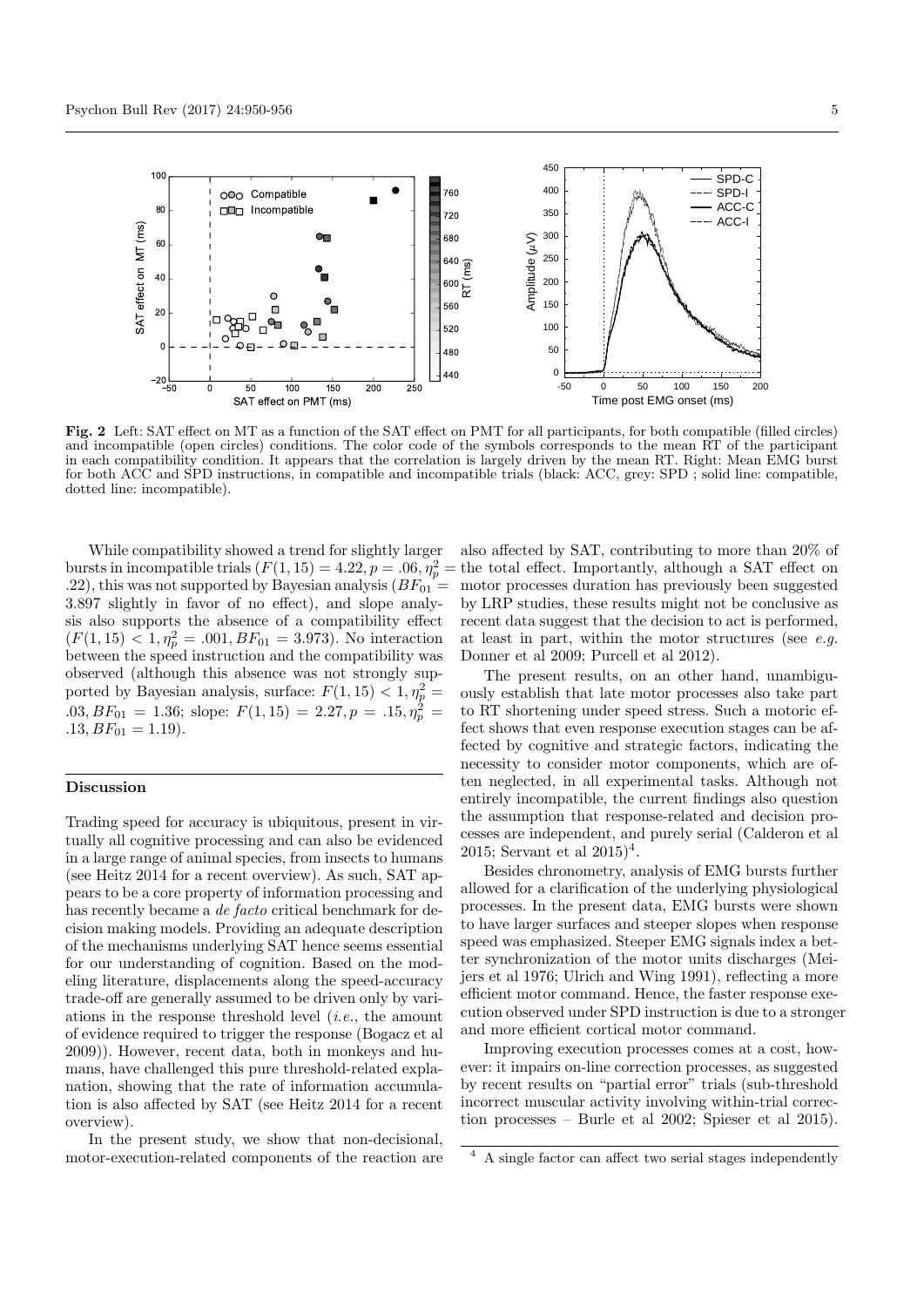Indeed, the efficiency to prevent "partial errors" to turn into overt errors has been shown to be reduced under time pressure (Burle et al 2014). This might be linked to recent studies showing that the decision process continues even after a motor command has been sent (Resulaj et al 2009; Freeman et al 2011; Calderon et al 2015; Servant et al 2015; van den Berg et al 2016), which allows to correct initial incorrect actions. However, speeding up response execution reduces the time available for a correction, thereby directly impacting correction efficiency. This hypothesis is further supported by the recent observation that participants with longer motor times present more corrected incorrect response activations (Servant et al 2015). As a consequence, SAT also occurs within the motor execution level, contributing to the global tradeoff both in terms of chronometry and of error rate, as speeding up motor execution increases the number of overt (uncorrected) errors.

SAT effects on premotor and motor components appear correlated, and covary with reaction time, raising the possibility of a common origin. The common denominator could be our observed faster build-up rate of EMG activity and the recent observation that the rate of information accumulation in the decision stage is faster under speed than under accurate instruction (Heitz and Schall 2012; Hanks et al 2014), paralleling the steeper EMG burst observed in the present data. Whether the rate of EMG recruitment directly depends on the information accumulation rate remains an open question.

To conclude, the present results unambiguously demonstrate that motor components of the reaction processes are not spared by SAT. Not only are they affected by time pressure, but they also largely contribute to this trade-off, since shortening motor execution stages also increases the number of overt errors by reducing the likelihood of interrupting and correcting incorrect response activation (Burle et al 2014; Servant et al 2015). This confirms, in humans, that SAT is a more diverse effect than a simple modulation of threshold level, as also recently argued (Heitz and Schall 2012).

# References

- Bogacz R, Wagenmakers EJ, Forstmann BU, Nieuwenhuis S (2009) The neural basis of the speed-accuracy tradeoff. Trends in Neurosciences 33:10–16
- Brunton BW, Botvinick MM, Brody CD (2013) Rats and humans can optimally accumulate evidence for decision-making. Science 340(6128):95–98, DOI 10.1126/science.1233912
- Burle B, Possama¨ı CA, Vidal F, Bonnet M, Hasbroucq T (2002) Executive control in the Simon effect: an electromyographic and distributional analysis. Psychological Research 66:324–336
- Burle B, Spieser L, Servant M, Hasbroucq T (2014) Distributional reaction time properties in the eriksen task: marked differences or hidden similarities with the simon task? Psychonomic Bulletin & Review 21(4):1003–1010, DOI 10.3758/s13423-013-0561-6
- Calderon CB, Verguts T, Gevers W (2015) Losing the boundary: Cognition biases action well after action selection. Journal of Experimental Psychology: General 144(4):737–743, DOI 10.1037/xge0000087, URL http://dx.doi.org/10.1037/xge0000087
- Dambacher M, Hübner R (2015) Time pressure affects the efficiency of perceptual processing in decisions under conflict. Psychological Research 79(1):83–94, DOI 10.1007/s00426-014-0542-z
- DasGupta S, Ferreira CH, Miesenböck G (2014) Foxp influences the speed and accuracy of a perceptual decision in drosophila. Science  $344(6186):901-904$ , DOI 10.1126/science.1252114
- Donner TH, Siegel M, Fries AK Pand Engel (2009) Buildup of choice-predictive activity in human motor cortex during perceptual decision making. Current Biology 19:1581– 1585
- Eriksen BA, Eriksen CW (1974) Effects of noise letters upon the identification of target letter in a non-search task. Perception & Psychophysics 16:143–149
- Forstmann BU, Dutilh G, Brown S, Neumann J, von Cramon DY, Ridderinkhof KR, Wagenmakers EJ (2008) Striatum and pre-SMA facilitate decision-making under time pressure. Proceedings of the National Academy of Sciences 105(45):17,538–17,542, DOI 10.1073/pnas.0805903105
- Freeman JB, Dale R, Farmer TA (2011) Hand in motion reveals mind in motion. Frontiers in Psychology 2:59, DOI 10.3389/fpsyg.2011.00059
- Gold JI, Shadlen MN (2000) Representation of a perceptual decision in developing oculomotor commands. Nature 404:390–394
- Hanks T, Kiani R, Shadlen MN (2014) A neural mechanism of speed-accuracy tradeoff in macaque area lip. eLife 3:e02,260
- Hasbroucq T, Akamatsu M, Mouret I, Seal J (1995) Fingers pairings in two-choice reaction time tasks: Does the between hands advantage reflect response preparation. Journal of Motor Behavior 27:251–262
- Heitz RP (2014) The speed-accuracy tradeoff: history, physiology, methodology, and behavior. Frontiers in Neuroscience 8:150, DOI 10.3389/fnins.2014.00150
- Heitz RP, Schall JD (2012) Neural mechanisms of speedaccuracy tradeoff. Neuron 76:616–628
- Ivanoff J, Branning P, Marois R (2008) fMRI evidence for a dual process account of the speed-accuracy tradeoff in decision-making. PLOS ONE 3:e2635
- Jakowski P, Verleger R, Wascher E (1994) Response force and reaction time in a simple reaction task under time pressure. Zeitschrift für Psychologie mit Zeitschrift für agewandte Psychologie 202(4):405–413
- Jakowski P, van der Lubbe RH, Wauschkuhn B, Wascher E, Verleger R (2000) The influence of time pressure and cue validity on response force in an s1-s2 paradigm. Acta Psychologica 105(1):89–105
- Jeffreys H (1961) Theory of probability. Oxford University Press, Oxford, England
- Kelly SP, O'Connell RG (2103) Internal and external influences on the rate of sensory evidence accumulation in the human brain. Journal of Neuroscience 33:19,434–19,441
- Kornblum S, Hasbroucq T, Osman A (1990) Dimensional overlap: cognitive basis for stimulus-response compatibility–a model and taxonomy. Psychological Review 97(2):253–270
- Love J, Selker R, Marsman M, Jamil T, Dropmann D, Verhagen AJ, Ly A, Gronau QF, Smira M, Epskamp S, Matzke D, Wild A, Rouder JN, Morey RD, Wagenmakers EJ (2015) Jasp (version 0.7). Computer software, URL https://jasp-stats.org/
- Meijers LM, Teulings JL, Eijkman EG (1976) Model of the electromyographic activity during brief isometric contrac-